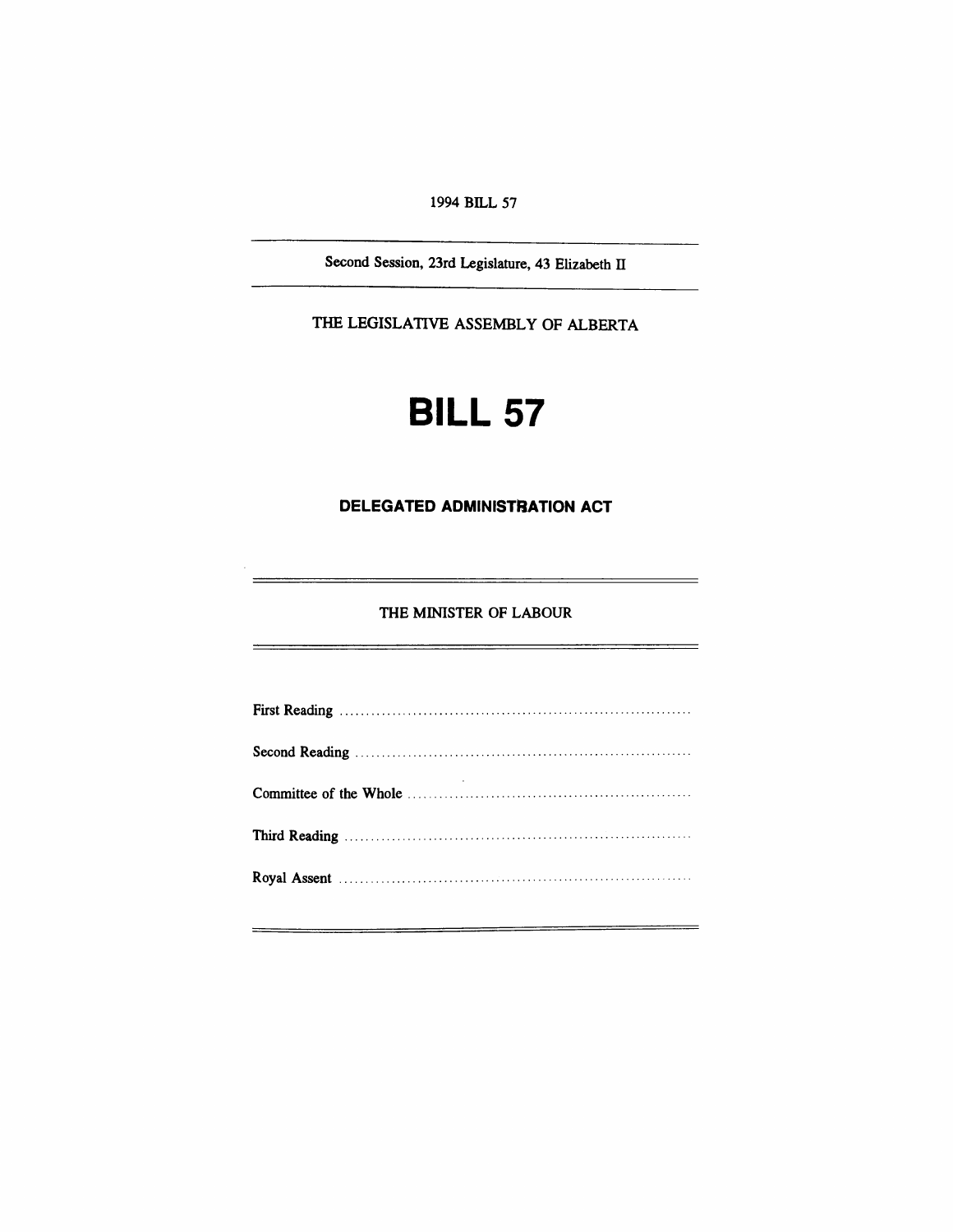$\sim$ 

## **BILL 57**

#### 1994

### **DELEGATED ADMINISTRATION ACT**

,1994)

#### **Table** of Contents

| Definitions                  |    |
|------------------------------|----|
| Administrative agreement     |    |
|                              |    |
| Minister satisfied           |    |
| Public meeting               | 4  |
| Terms of agreement           |    |
| Termination by Minister      | 6  |
| Administrative authority     |    |
| Effect of agreement          | 8  |
| Subdelegation                | 9  |
| Review by Minister           | 10 |
| Financial records            | 11 |
| Fees and levies              | 12 |
| Financial Administration Act | 13 |
| Audit, inspection            | 14 |
| Liability exemption          | 15 |
| Annual reports               | 16 |
| Offence                      | 17 |
| Regulations                  | 18 |

HER MAJESTY, by and with the advice and consent of the Legislative Assembly of Alberta, enacts as follows:

Definitions

 $\bar{\beta}$ 

#### 1 In this Act,

- (a) "administrative agreement" means a contract authorized by the Lieutenant Governor in Council under section 2;
- (b) "administrative authority" means a corporation that is a party to an administrative agreement;
- (c) "corporation" means a corporation incorporated or registered under the *Business Corporations Act* or a society incorporated under the *Societies Act;*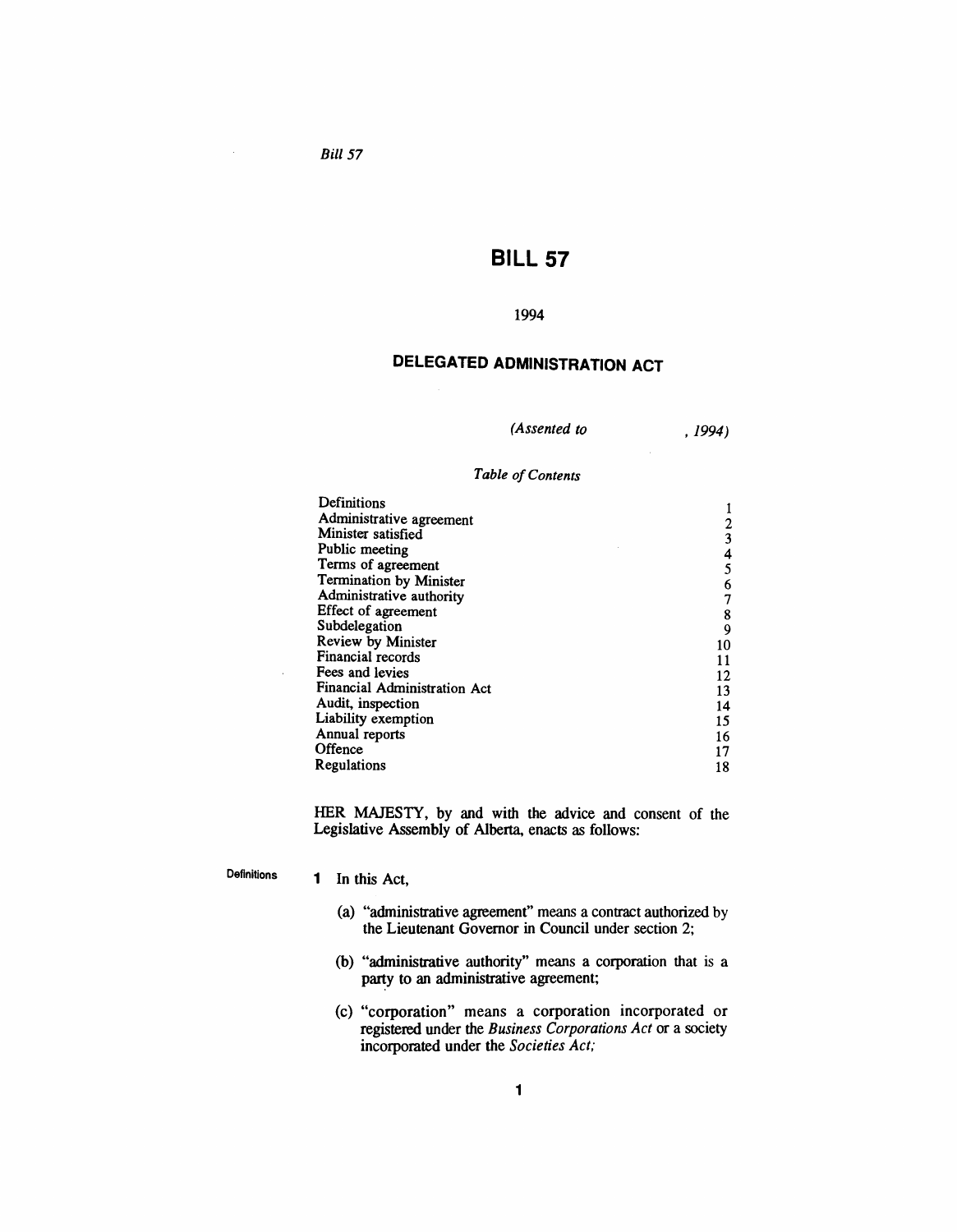- (d) "industry" means a business, activity, status or other thing or matter that is regulated or administered by or under an enactment;
- (e) "Minister" means the member of the Executive Council authorized, by an Act, a regulation or the Lieutenant Governor in Council to administer an enactment;
- (f) "public official" means
	- (i) a board or corporation created by an Act and any of its officers and employees that is authorized by an enactment to exercise a responsibility, or
	- (ii) an employee of the Crown in right of Alberta who is employed or engaged as deputy minister, chair, officer, inspector, investigator, registrar, director or manager or in another office named in the enactment and who is authorized by the enactment to exercise a responsibility, but does not include an officer of a court;
- (g) "responsibility" includes a power, duty, function or any other action.

Administrative agreement

2(1) In accordance with this Act, the Minister may enter into a contract with a corporation under which the responsibilities of the Minister or of a public official under an enactment are exercised by the corporation instead of by the Minister or the public official.

(2) A Minister must not enter into a contract referred to in subsection (1) unless the Lieutenant Governor in Council authorizes the Minister to do so.

(3) An order of the Lieutenant Governor in Council may make the authorization subject to any terms or conditions the Lieutenant Governor in Council requires.

(4) An order of the Lieutenant Governor in Council may be specific or general in its effect.

**Minister** satisfied 3 Before entering into an administrative agreement, the Minister must be satisfied that

(a) under the terms of the agreement, the corporation is able to carry out the responsibilities of the Minister or the public official under the enactment efficiently and effectively, and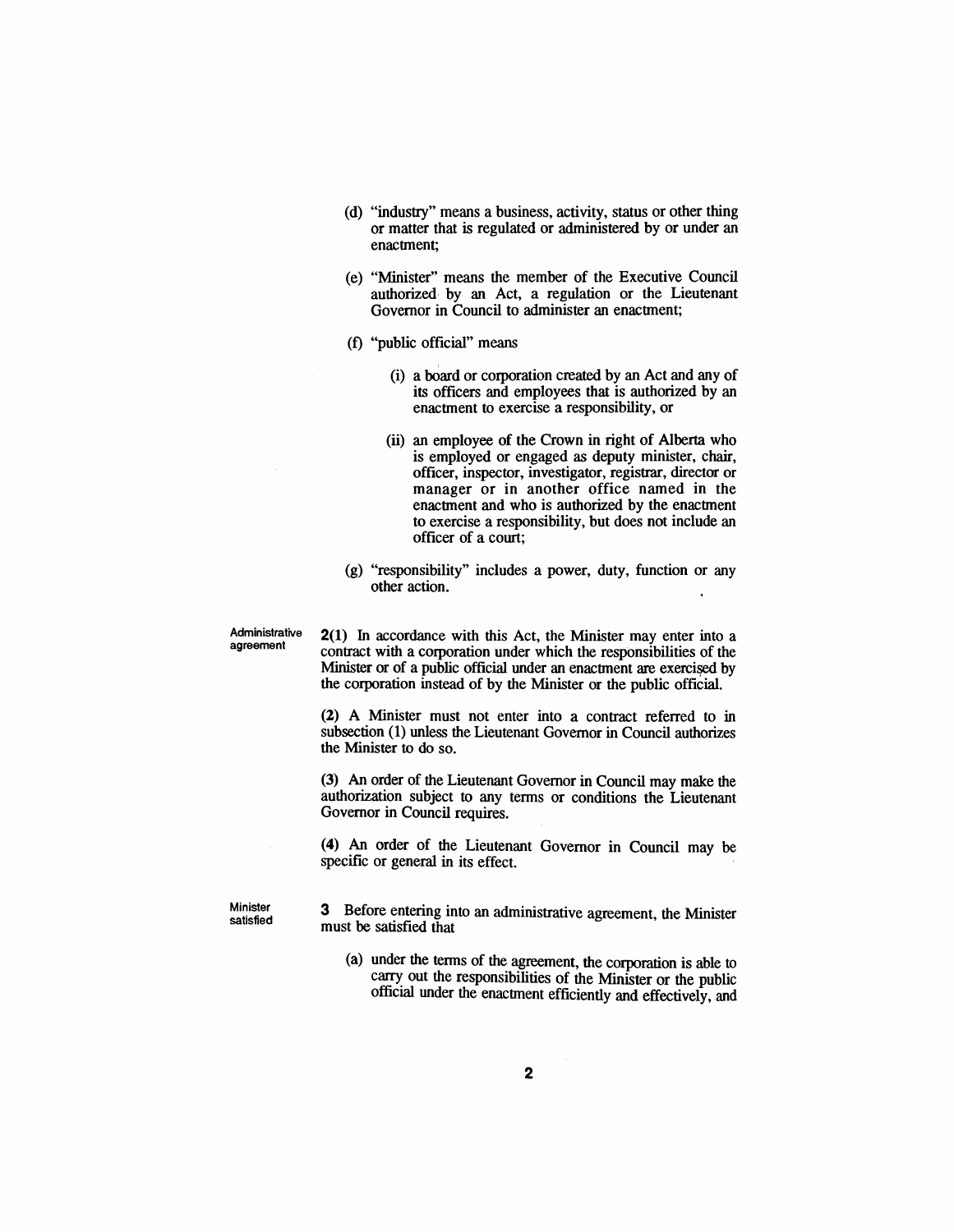- (b) the corporation will have due regard to the interests of the general public, of the persons affected by or subject to the enactment and of the industry.
- Public meeting 4(1) Before entering into an administrative agreement, the Minister must hold at least one public meeting respecting the proposed agreement.
	- (2) A notice calling a public meeting must be
		- (a) published in a newspaper circulating in the area in which the meeting is to be held at least once not less than 2 weeks immediately prior to the week containing the date for the public meeting set out in the notice, and
		- (b) published in The Alberta Gazette at least 10 days prior to the date for the public meeting set out in the notice.

(3) At a public meeting, the Minister or a person approved by the Minister must provide those attending the meeting with information the Minister considers relevant.

Terms of agreement

- 5(1) An administrative agreement must
	- (a) confer on the Minister power to prescribe or approve a scheme of appointments of members or directors of the administrative authority;
	- (b) authorize the administrative authority to exercise all or any of the responsibilities given to the Minister or a public official under a specified enactment and provide for an orderly transfer of the responsibilities to the administrative authority;
	- (c) authorize the administrative authority to collect money by the levy of assessments, fees or charges with respect to the responsibilities exercised by the administrative authority or any services provided by the administrative authority in the exercise of those responsibilities;
	- (d) authorize the administrative authority to use money collected by the levy of assessments, fees or charges for the pwpose of defraying the costs to the administrative authority of exercising the responsibilities;
	- (e) authorize the Minister or a person approved by the Minister to enter without a warrant at any reasonable time premises where the administrative authority or its employee or agent is exercising a responsibility to which the administrative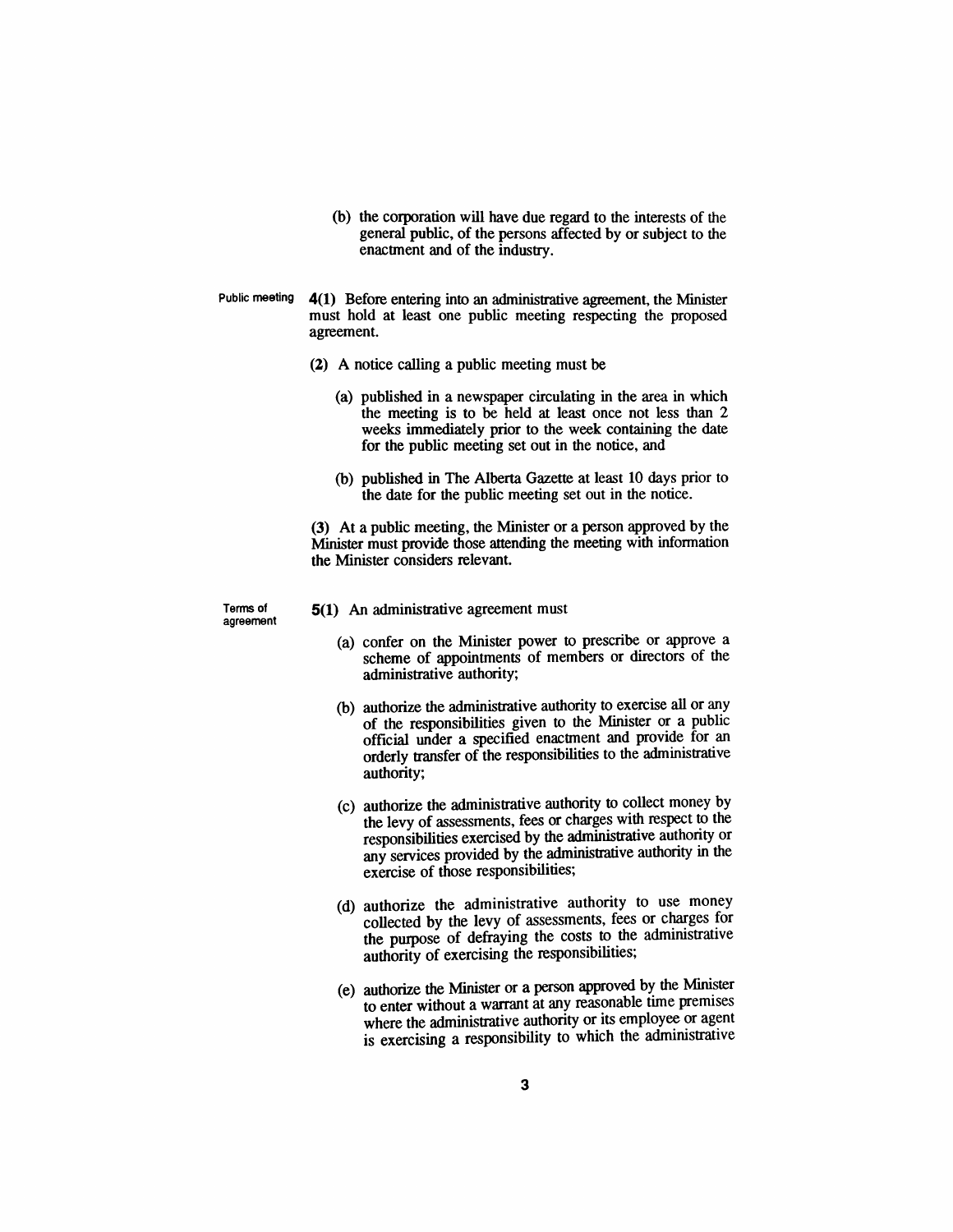agreement relates for the purpose of carrying out an audit of the finances of, the perfonnance of or the exercise of the responsibilities by the administrative authority;

- (0 provide for a method of amending the administrative agreement;
- (g) provide for a method of terminating the administrative agreement and the orderly transfer of responsibilities to the Minister or public official referred to in the enactment;
- (h) include any term or condition the Minister considers necessary for the effective and efficient exercise of the responsibilities by the administrative authority;
- (i) include any term or condition the Minister considers necessary to protect the interests of the general public, of the persons affected by or subject to the provisions of the enactment and of the industry.

(2) Subject to subsection  $(1)(c)$  and  $(d)$ , an administrative agreement must not authorize an administrative authority to make regulations within the meaning of section 1(1)(f) of the *Regulations Act.*

Termination by  $6(1)$  Notwithstanding the administrative agreement or any Minister enactment or other law, the Minister, with or without cause, may unilaterally terminate an administrative agreement if, in the opinion of the Minister, it is in the public interest to do so. .

> (2) Notice of the Minister's intention to terminate an administrative agreement under this section must be given to all other parties to the agreement not less than 2 days before the effective date of the termination.

> (3) On and after the date on which an administrative agreement is terminated under this section, the corporation that was a party to the agreement must not exercise and the Minister or public official must exercise the responsibility referred to in the agreement in accordance with the enactment.

> (4) No action or proceeding lies or may be instituted or continued against the Crown in right of Alberta, a member of the Executive Council or a public official based on any claims for compensation or payment for loss or damage in contract, property, tort, equity or otherwise as a result of the termination of an administrative agreement under this section.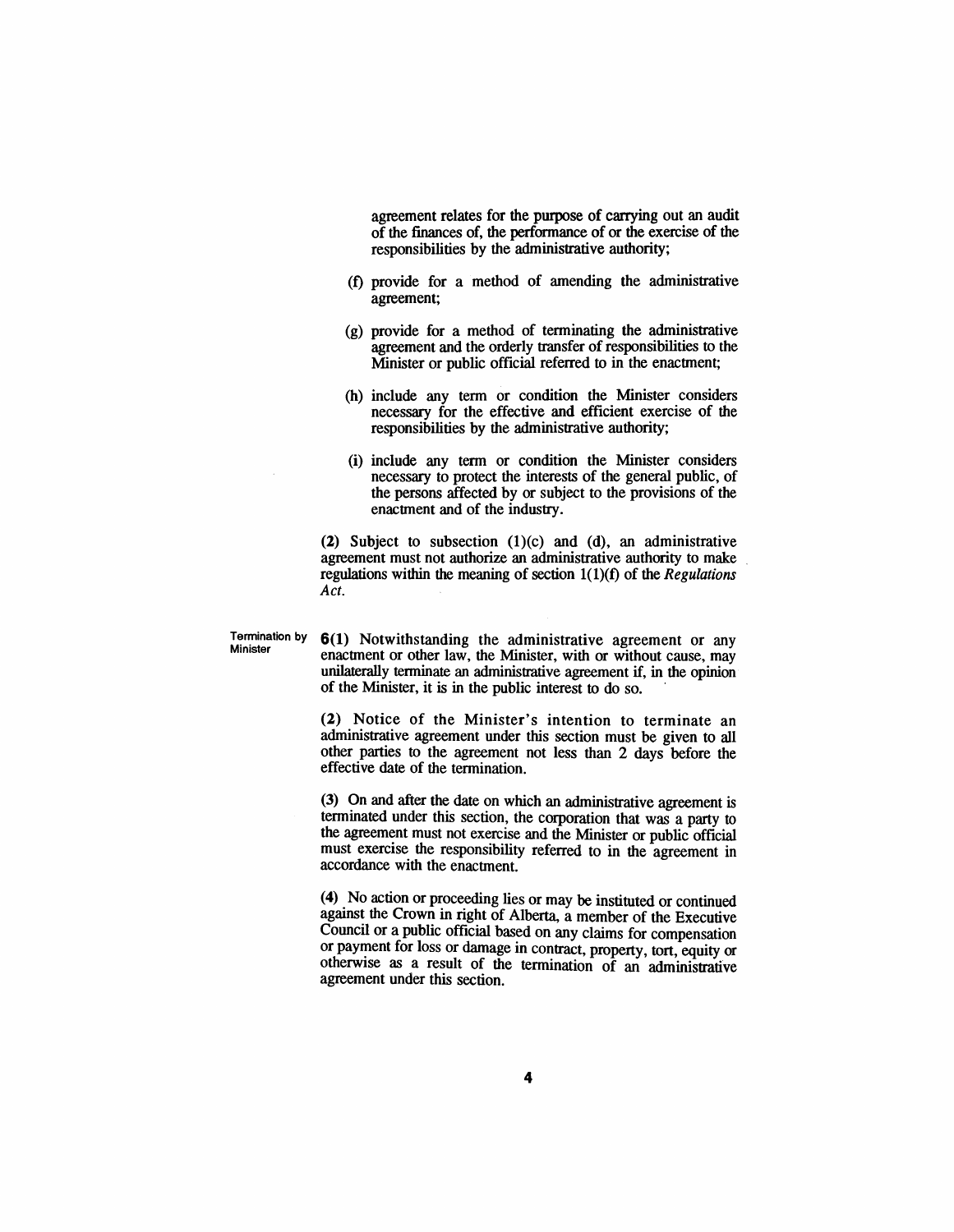Administrative authority

7(1) An administrative authority must not make, amend or rescind a by-law of the authority without the prior approval of the Minister.

(2) An administrative authority must not change the articles, objects or purposes of the authority without the prior approval of the Minister.

(3) An administrative authority may fix or levy assessments, fees and charges in respect of the responsibilities exercised by it only in accordance with this Act, the regulations and the administrative agreement.

(4) An administrative authority must not be wound up, discontinued, liquidated or amalgamated without the prior approval of the Minister.

Effect of agreement

8(1) Notwithstanding the enactment referred to in an administrative agreement, an administrative authority may do the following:

- (a) exercise the responsibility under the enactment the administrative authority is authorized to exercise under the administrative agreement,
- (b) exercise all the powers necessary or incidental to exercising the responsibility and to conducting its affairs generally, including
	- (i) conducting programs for the information, education and training of persons involved in the industry, or
	- (ii) establishing and maintaining funds in respect of the industry for the compensation of persons who suffer loss or for the rectification of conditions caused by the activities carried on in the industry and, on termination of the administrative agreement or the dissolution of the administrative authority, providing for the disposition of those funds for the benefit of the industry and consumers of any goods or services provided by the industry,
- (c) fIX or levy assessments, fees or charges and collect them as it is authorized by this Act, the regulations or the administrative agreement, or
- (d) require persons to pay an assessment, fee or charge and collect the payment in accordance with this Act, the regulations and the administrative agreement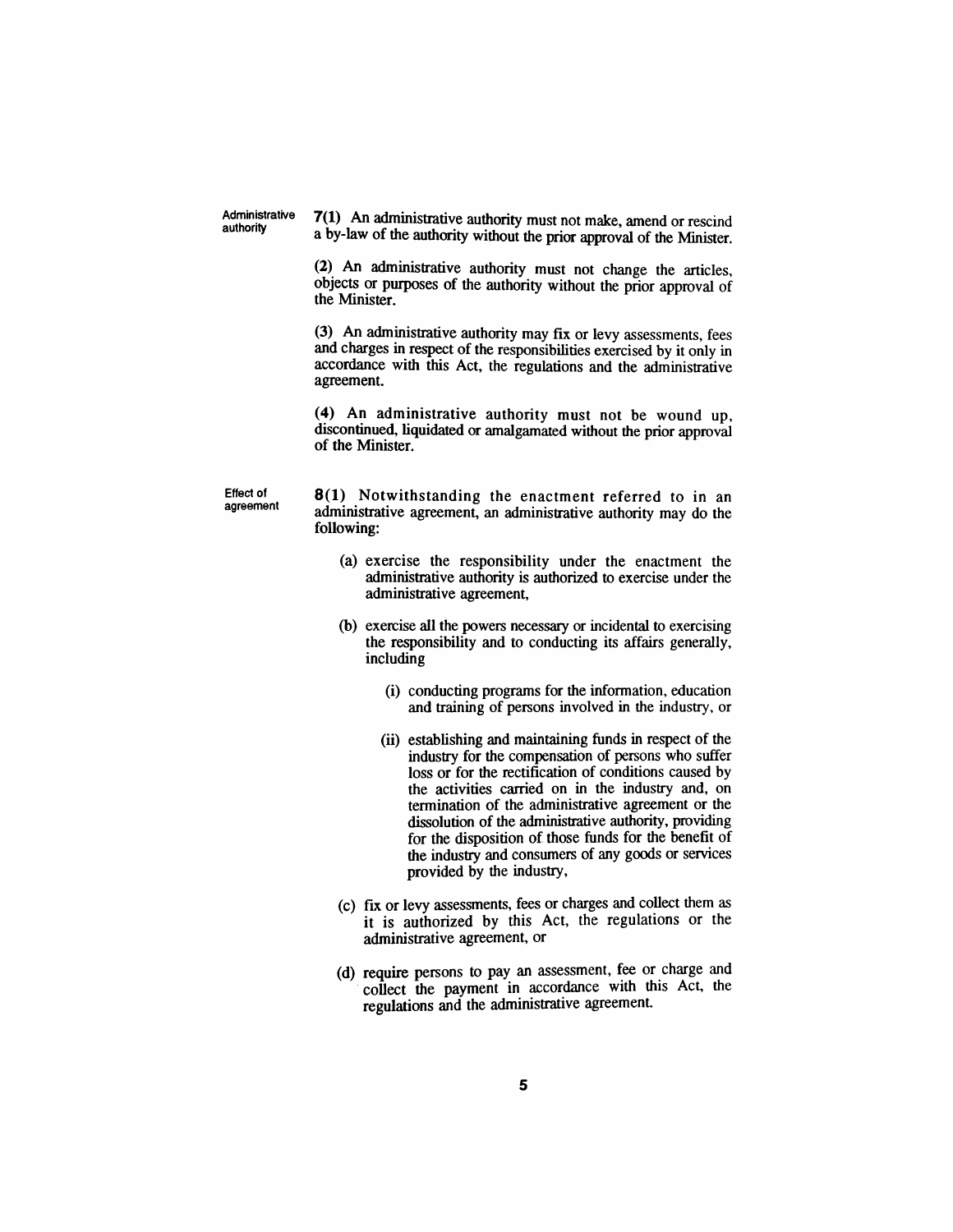(2) If an administrative authority is authorized under this Act or by an administrative agreement to exercise a responsibility established by an enactment,

- (a) the Minister or public official on whom the responsibility is conferred by the enactment must not exercise it,
- (b) the administrative authority is subject to any limitations or conditions on the exercise of the responsibility that are imposed expressly or by implication under this Act, the enactment or the administrative agreement,
- (c) a reference respecting the responsibility in the enactment to the Minister or public official on whom the responsibility is conferred by the enactment is deemed to be a reference to the administrative authority, and
- (d) a person who is affected by an action taken or decision made by the administrative authority may appeal the action or decision in accordance with the enactment and this Act.
- Subdelegation 9(1) Unless otherwise provided by the Lieutenant Governor in Council or the administrative agreement, an administrative authority may subdelegate all or any of the responsibilities given to it to one or more individuals employed or engaged by the authority.

(2) Unless otherwise provided by the Lieutenant Governor in Council, the following applies to the subdelegation of a responsibility:

- (a) the subdelegation must be given by resolution in writing by the directors of the administrative authority made in accordance with the by-laws, and
- (b) the administrative authority must
	- (i) reserve the right to terminate the subdelegation at any time with or without cause,
	- (ii) impose terms or conditions on the subdelegation that will allow the directors to monitor the exercise of the subdelegated responsibility, and
	- (iii) provide for a process under which any person affected by an action taken or decision made by the individual to whom the responsibility is subdelegated may appeal to the administrative authority.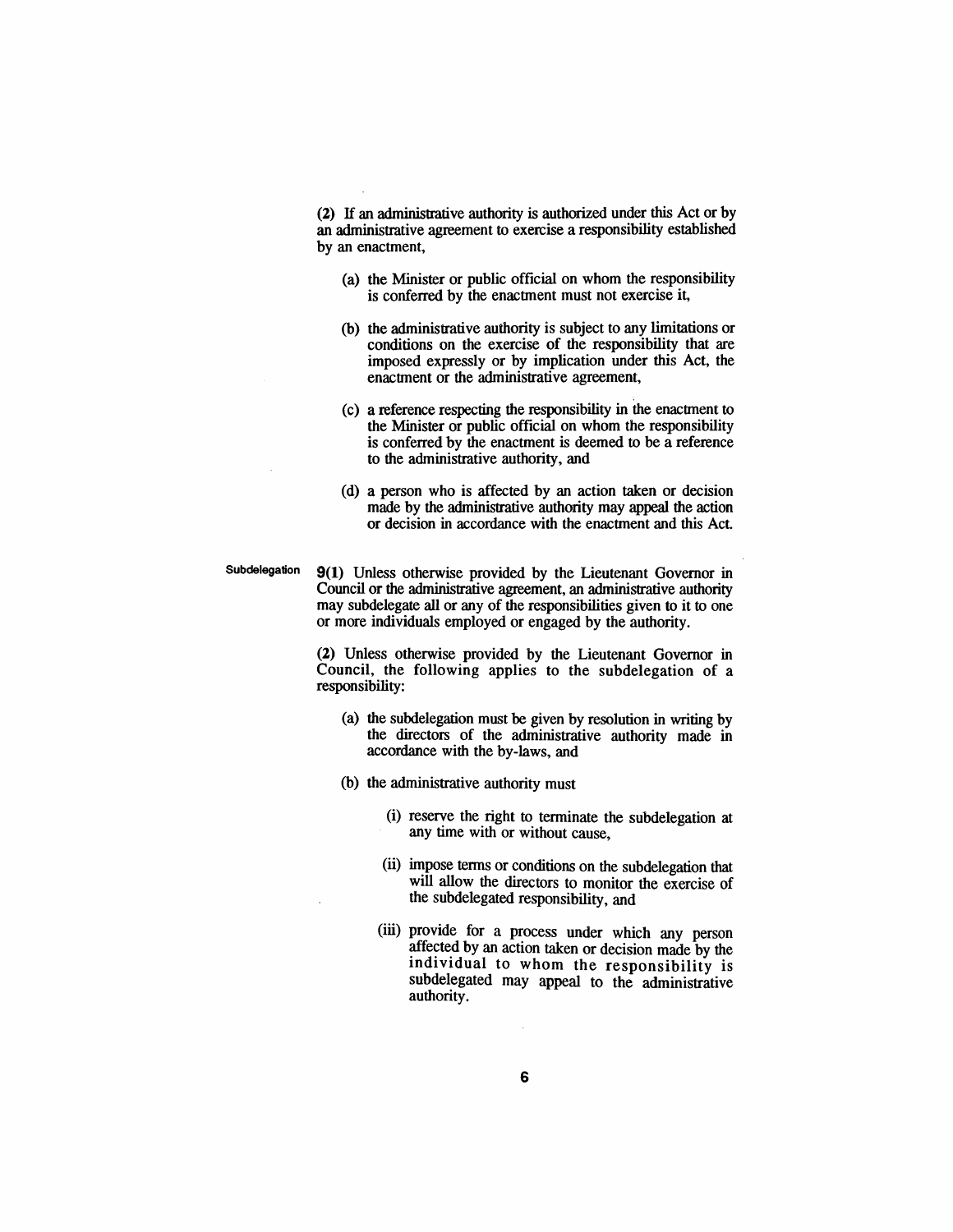10(1) A person who is affected by an action taken or decision made by a administrative authority may request in writing that the Minister review the action or decision of the authority only if no appeal is provided for under the enactment.

(2) The Minister may refuse to review an action or decision of an administrative authority.

(3) The Minister may review a matter under subsection (1) as requested in any manner the Minister considers appropriate in the circumstances.

(4) Notwithstanding section 8 and the administrative agreement under which the administrative authority is authorized to take the action or make the decision, the Minister may make any decision with respect to the matter in dispute that appears to the Minister to be appropriate in the circumstances, and that decision is fmal.

Financial records

Review by Minister

- **11(1)** An administrative authority must
	- (a) maintain financial records acceptable to the Minister, and
	- (b) provide for the auditing of its financial statements by a certified general accountant, a certified management accountant or a chartered accountant

(2) The Minister may ask the Auditor General to conduct an investigation of the fmancial affairs of an administrative authority if the Minister

- (a) is not satisfied with the audited financial statements of the administrative authority, or
- (b) has reasonable grounds for doing so.

(3) If the Auditor General agrees to conduct an investigation of the fmancial affairs of an administrative authority, the Auditor General may require the authority and its directors, officers, employees and agents to provide the Auditor General with any explanations and information the Auditor General requires.

(4) An administrative authority and its directors, officers, employees or agents must provide the Auditor General with the explanations and information requested by or on behalf of the Auditor General.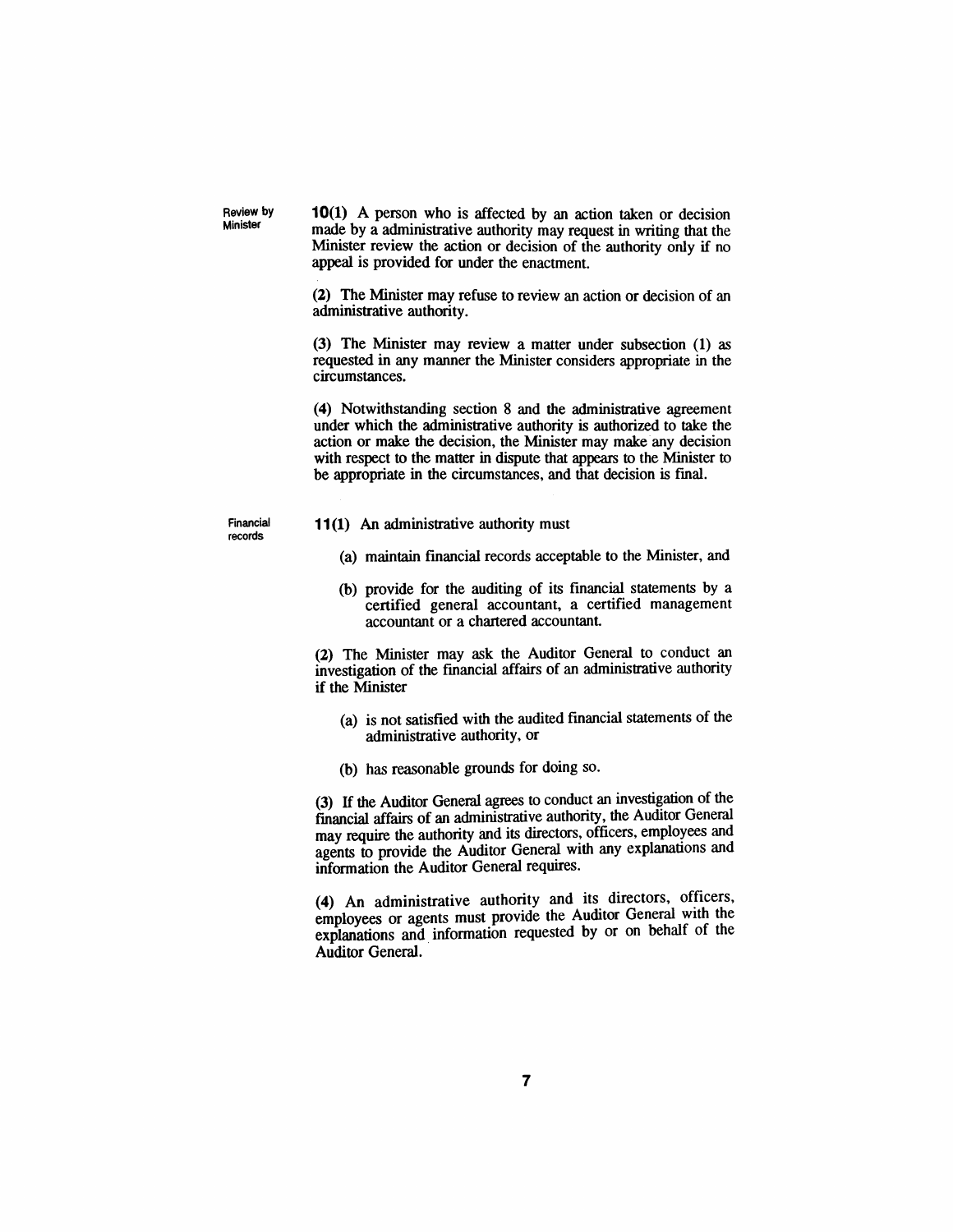Fees and levies

12(1) This section applies to an administrative authority that is authorized by an administrative agreement to levy assessments, fees or charges

- (a) on persons who are required to apply for and receive a licence in order to carry out an activity in an industry, or
- (b) in respect of a responsibility to regulate an industry or to register a person or thing under an enactment.

(2) An assessment, fee or charge referred to in subsection (1) may be levied only

- (a) to reimburse the cost of the administrative authority's administration and the exercise of the responsibilities authorized under the administrative agreement, and
- (b) in an amount and manner and on persons approved by the Minister.

(3) A power to levy assessments, fees or charges must be exercised by a by-law of the administrative authority approved in writing by the Minister.

(4) Unless the Minister approves a shorter period, an administrative authority must not enact a by-law respecting assessments, fees or charges less than 3 months before the beginning of the period to which the assessments, fees or charges apply.

(5) Before approving a by-law that levies an assessment, fee or charge, the Minister may ask for representations from members of the public and any persons who, in the opinion of the Minister, are affected by the assessment, fee or charge.

(6) A by-law that levies an assessment, fee or charge must provide for a date after which the assessment, fee or charge is applicable.

(7) An assessment, fee or charge is a debt payable to the administrative authority by the person required to pay it under the by-law.

Financial Administration Act

13(1) Money levied or collected by an administrative authority under the authority of an administrative agreement

(a) is not public money within the meaning of that term under the *Financial Administration Act,* and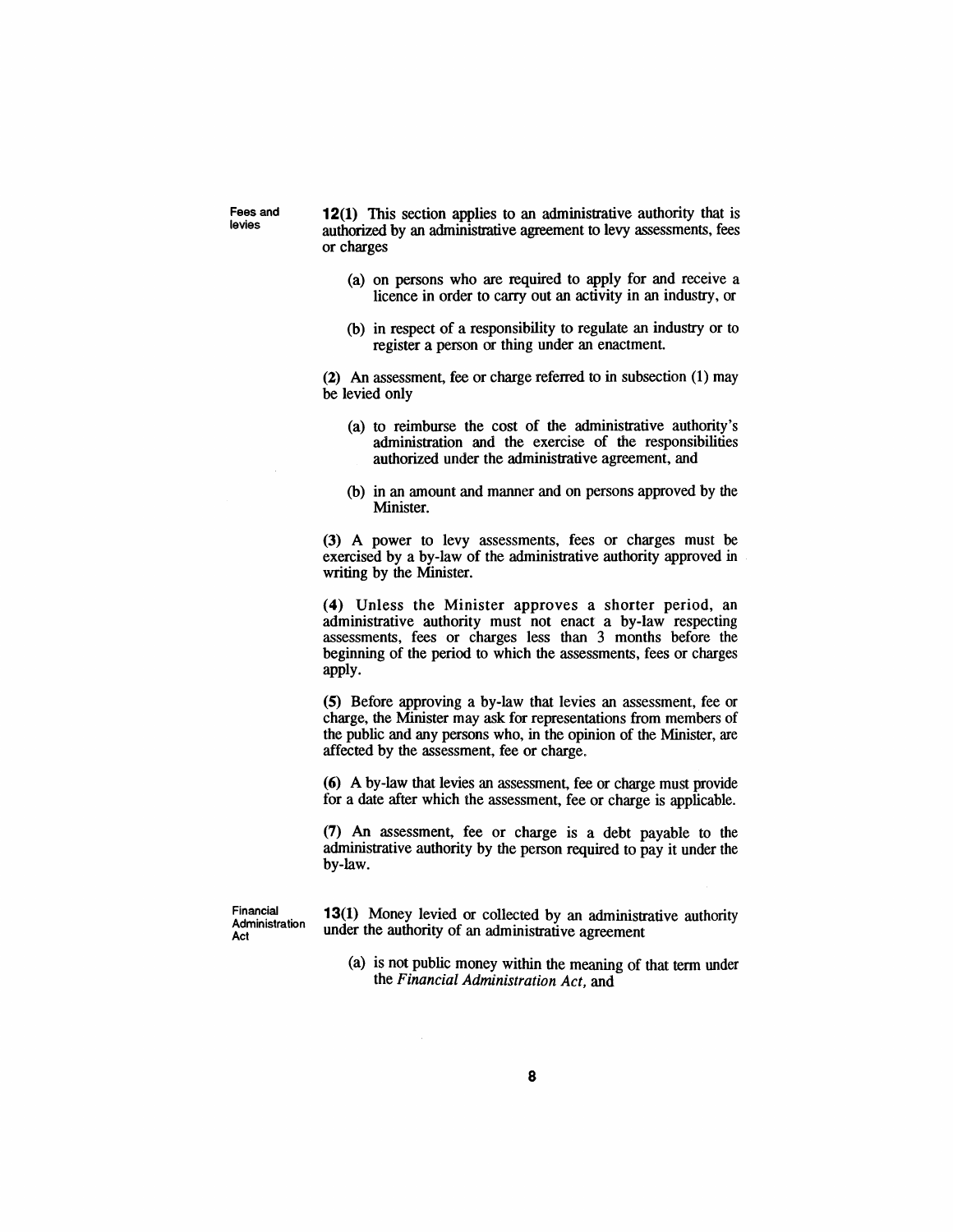(b) may be disposed of for the purposes of the administrative authority in accordance with this Act, the regulations and the administrative agreement.

(2) The *Financial Administration Act* does not apply to an administrative authority or an administrative agreement.

Audit, inspection 14(1) For the purpose of ensuring that this Act, the regulations and the administrative agreement are complied with, the Minister or a person approved by the Minister, without a warrant and at any reasonable time,

- (a) may enter premises, other than a private dwelling, where an administrative authority or its employee, agent or officer is carrying out a responsibility under an enactment,
- (b) may carry out an audit of the [mances of, the performance of or the exercise of the responsibility by the administrative authority, and
- (c) may inspect and make copies of any document relating to the audit.

(2) On entering premises under subsection (1) the Minister or approved person must, on request, produce identification and provide information on the power to carry out an audit.

Liability exemption

15(1) No action lies against the Crown in right of Alberta, a member of the Executive Council or a public official for anything done or not done by an administrative authority in good faith while exercising responsibilities under an enactment in accordance with this Act, the regulations and the administrative agreement.

(2) The Crown in right of Alberta, a member of the Executive Council and a public official are not liable for any negligence or nuisance of an administrative authority that causes injury, loss or damage to any person or property.

- Annual reports 16(1) An administrative authority must give the Minister an annual report in a form acceptable to the Minister for each financial year of the authority including
	- (a) a list of the members and directors of the administrative authority,
	- (b) the articles, objects, purposes and by-laws of the administrative authority and any amendments made to them,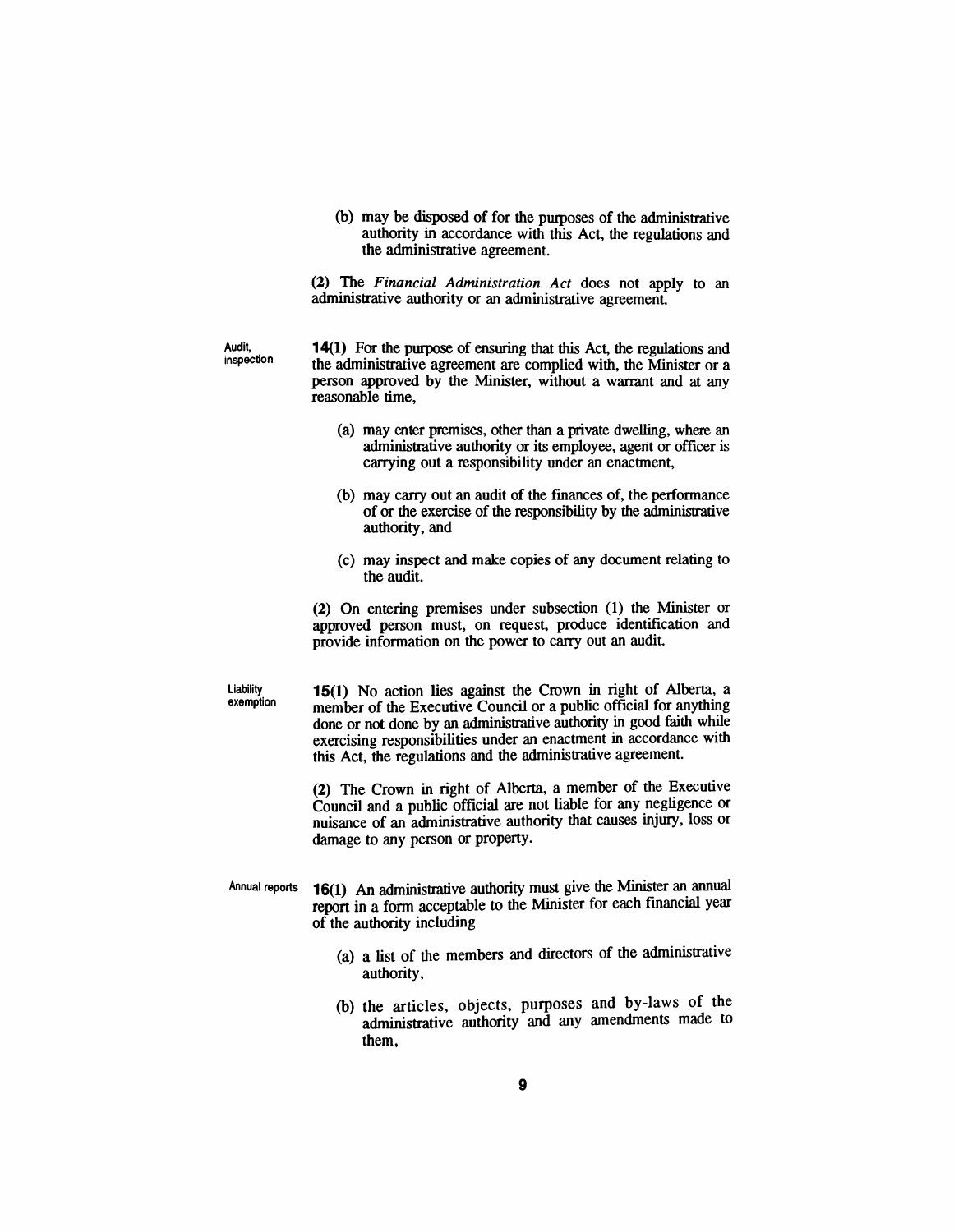- (c) a report on the activities of the administrative authority, and
- (d) the audited financial statements of the administrative authority.

(2) The administrative authority must give the Minister the annual report within 60 days of the end of the fmancial year to which the report relates or on a later date approved by the Minister.

(3) On receipt of an annual report, the Minister must lay a copy of the annual report before the Legislative Assembly if it is sitting and, if it is not sitting, within 15 days after the commencement of the next ensuing sitting.

**Offence** 17(1) An administrative authority and every officer, employee or agent of an administrative authority that contravenes this Act or the regulations is guilty of an offence and liable to a fine of not more than \$10 000.

> (2) Every person who is guilty of an offence under this Act is liable on conviction for each day or part of a day on which the offence occurs or continues.

> (3) If a person is convicted of an offence under this Act and the court is satisfied that, as a result of the commission of the offence, monetary benefits accrued to the offender, the court may order the offender to pay, in addition to a fine under subsection (1), a fine in an amount equal to the court's estimation of the amount of those monetary benefits.

Regulations

- 18(1) The Lieutenant Governor in Council may make regulations
	- (a) respecting administrative agreements, the terms that must be included in the agreements and the amendment of the agreements;
	- (b) respecting public meetings, including but not limited to the circumstances under which they must be held;
	- (c) respecting financial, policy or management audits of administrative authorities;
	- (d) respecting the termination of administrative agreements;
	- (e) respecting the collection of, accounting for and remitting by an administrative authority to the Provincial Treasurer of assessments, fees or charges levied under an enactment;